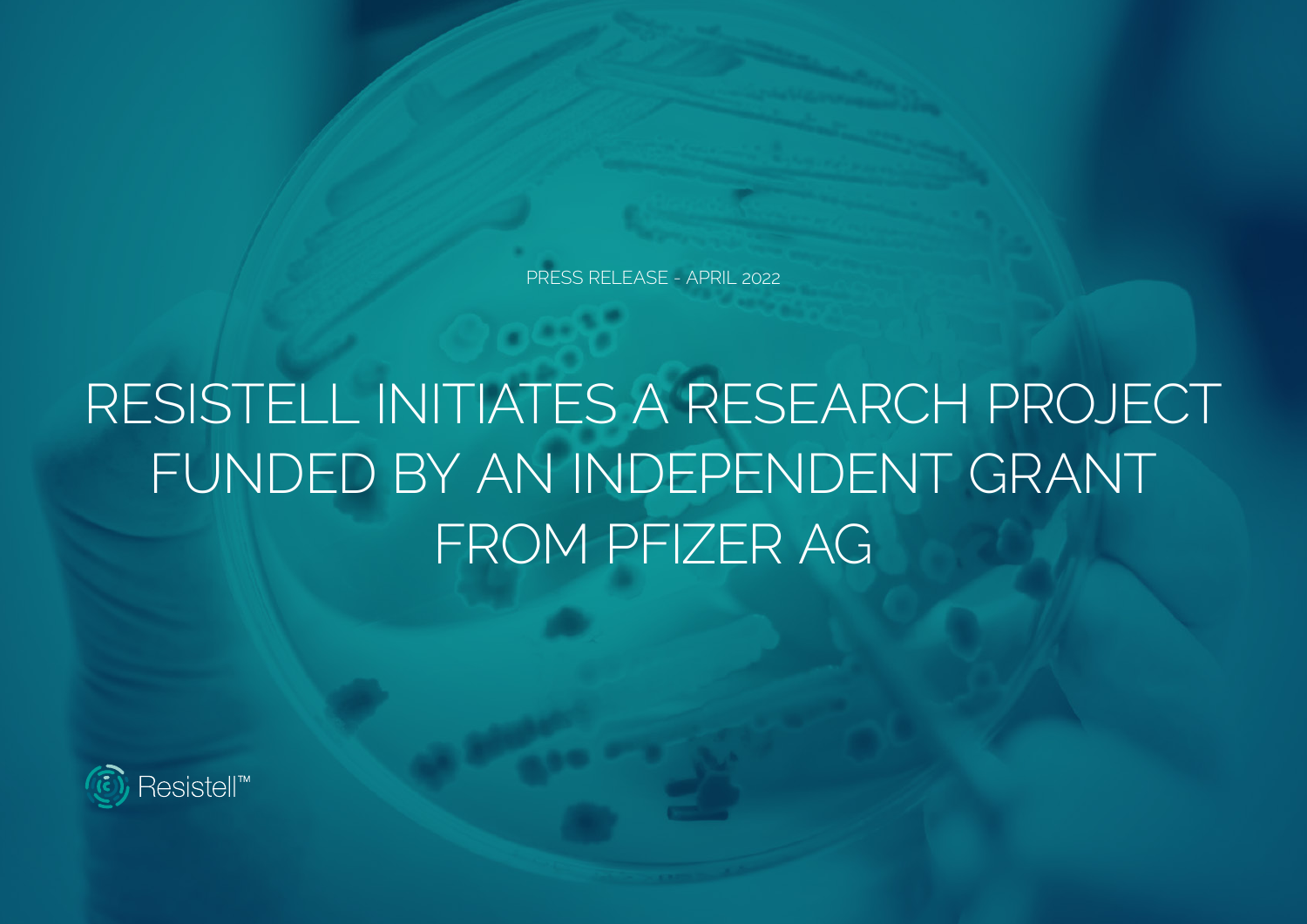**Press release - April 2022**

**Resistell initiates a research project funded by an independent grant from Pfizer AG**

Resistell, a TOP10 Swiss Start-up addressing the problem of speed in the diagnostics of antibiotic resistance, is pleased to announce they have initiated a research project to assess the applicability of Resistell's antibiotic susceptibility test (AST) to a novel antibiotic. The project is funded by an independent grant from Pfizer AG.

Resistell, an EPFL spin-off, was incorporated in 2018 to develop the world's fastest antibiotic susceptibility test based on analysis of nano-scale vibrations of living cells. Resistell's first diagnostic product, Phenotech, currently under clinical validation for bacteremia and sepsis, is a compact and user friendly device, with single use sensors and a cloud-based automated data analysis platform. It provides AST

*"Targeted and precise use of antibiotics is ever more important in the light of constantly increasing multidrug-resistant infections. Resistell's rapid phenotypic AST enables adequate antibiotic therapy for critically ill patients, which not only saves lives but also extends the lifetime of novel antibiotics that are so scarce nowadays."*  says Dr. Danuta Cichocka, Resistell CEO.

results for Gram-negative bacteria in as little as 4 hours. The device achieved 100% accuracy in the pilot clinical study.

The goal of the research project is to provide a preclinical proof of concept of Resistell's AST applicability for a novel antibiotic. The project is funded by an independent grant from Pfizer AG.

Multi-drug resistance is one of the biggest global health challenges today, with insufficient availability of diagnostics and new effective antibiotics playing a major contributing factor. The positive outcome of this project may contribute to a paradigm shift in the management of infectious diseases and open the door to informed, diagnostics based treatment decisions.